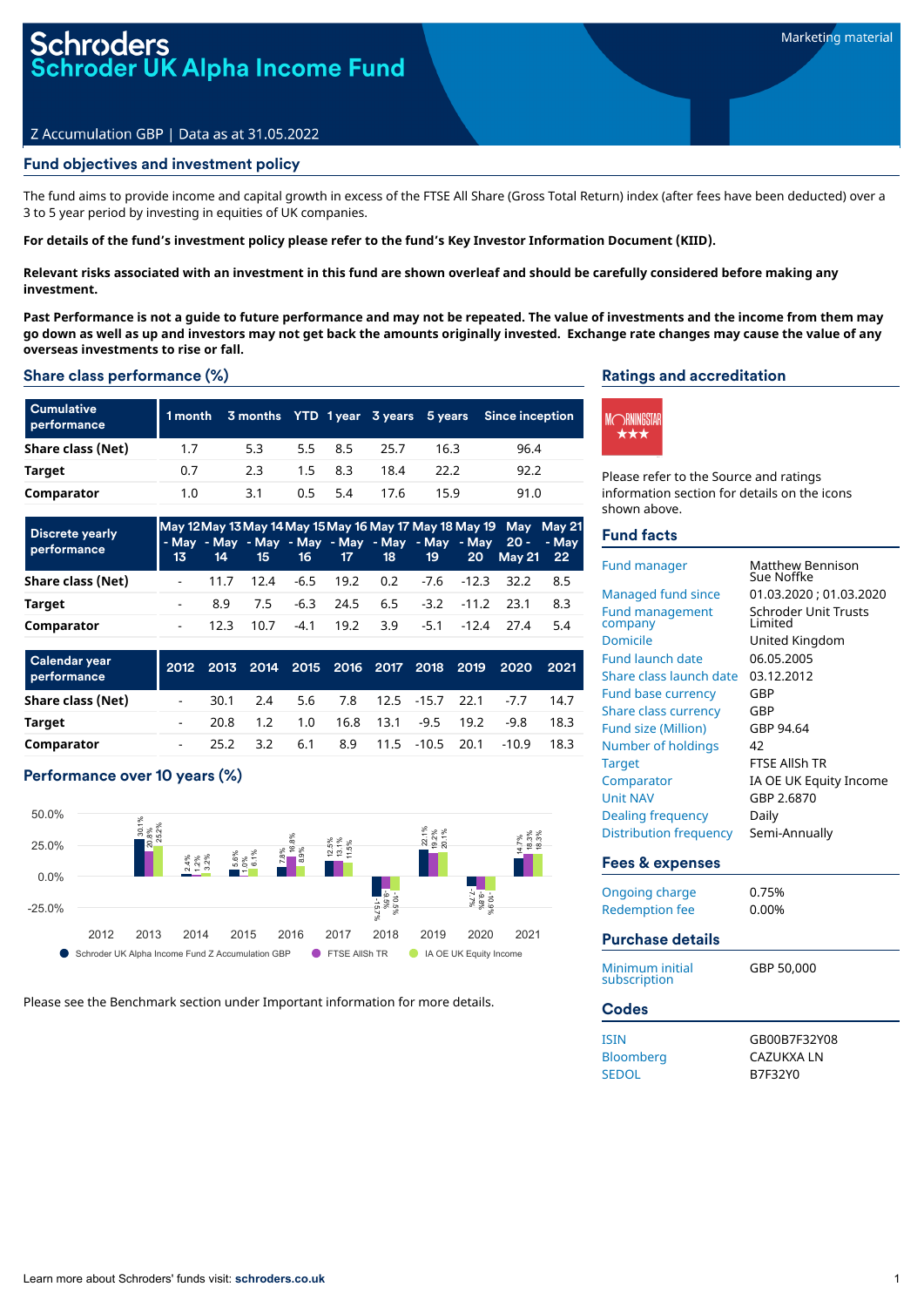# Z Accumulation GBP | Data as at 31.05.2022

# Risk considerations

**Performance risk:** Investment objectives express an intended result but there is no guarantee that such a result will be achieved. Depending on market conditions and the macro economic environment, investment objectives may become more difficult to achieve. **Please see the KIID and Prospectus for a full list of risk considerations applicable to this fund.**

# Synthetic risk & reward indicator (SRRI)



The risk category was calculated using historical performance data and may not be a reliable indicator of the fund's future risk profile. The fund's risk category is not guaranteed to remain fixed. Please see the Key Investor Information Document for more information.

#### Risk statistics & financial ratios

|                                        | <b>Fund</b> | <b>Target</b> |
|----------------------------------------|-------------|---------------|
| Annual volatility (%)<br>(3v)          | 19.1        | 15.4          |
| Alpha (%) (3y)                         | 1.5         |               |
| Beta $(3y)$                            | 1.2         |               |
| Sharpe ratio (3y)                      | 0.5         | 0.4           |
| Information ratio<br>(3v)              | 0.3         |               |
| Dividend Yield (%)                     | 3.6         |               |
| <b>Price to book</b>                   | 1.7         |               |
| <b>Price to earnings</b>               | 12.5        |               |
| <b>Predicted Tracking</b><br>error (%) | 3.3         |               |

Source: Morningstar, and Schroders for the Predicted tracking error. The above ratios are based on bid to bid price based performance data.

For help in understanding any terms used, please visit

https://www.Schroders.com/en/glossary/ These financial ratios refer to the average of the equity holdings contained in the fund's portfolio and in the benchmark (if mentioned) respectively. Please note this is an accumulation share class and as such the investor will not receive an income distribution. Any income will be reinvested into the fund.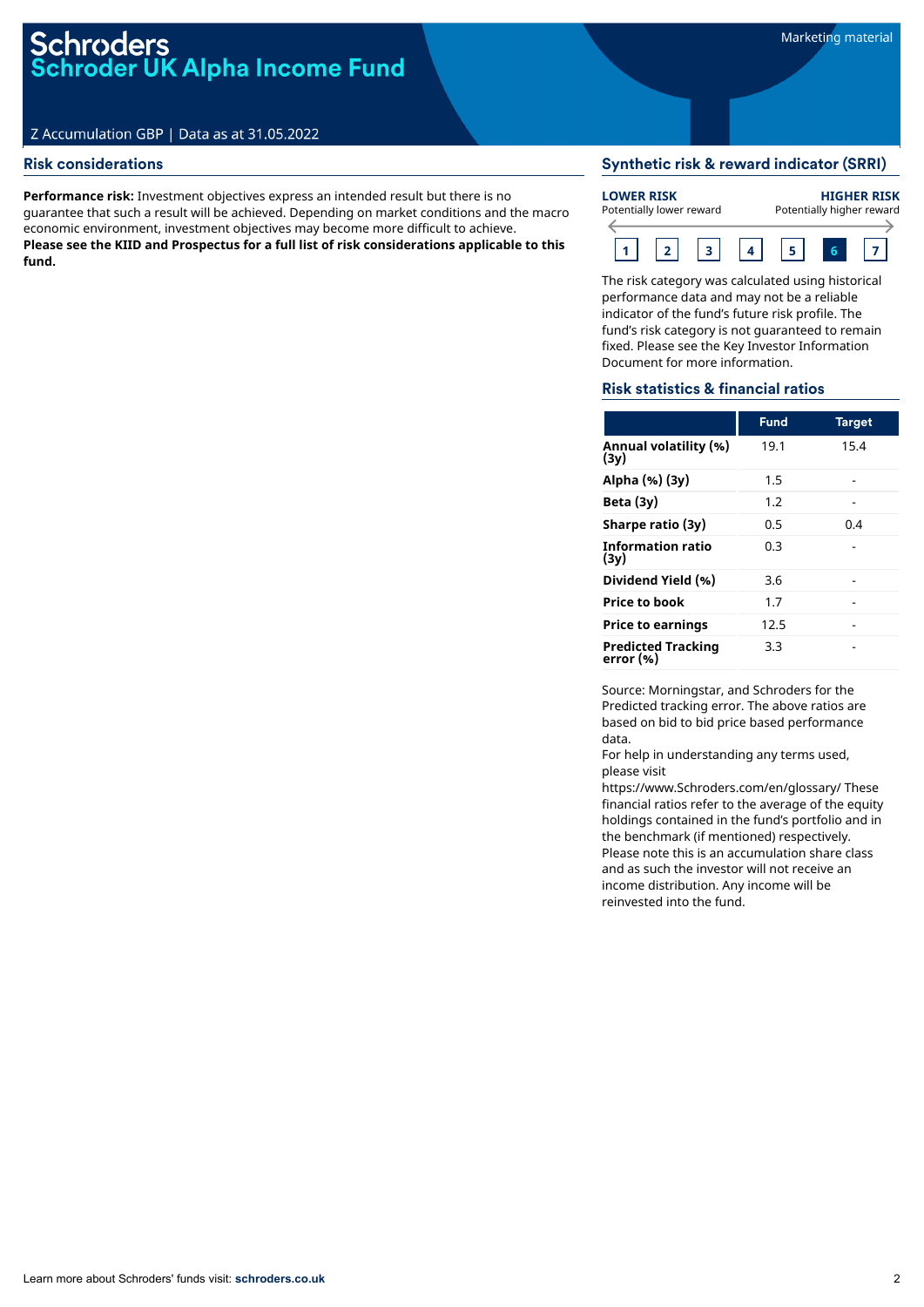# Schroders<br>Schroder UK Alpha Income Fund

# Z Accumulation GBP | Data as at 31.05.2022

# Asset allocation

Target refers to the Benchmark listed in the Fund facts section and described under the Share class performance section on page 1. Source: Schroders. Top holdings and asset allocation are at fund level.

# Sector (%)



# Geographical breakdown (%)



# Region (%)



# Top 10 holdings (%)

| <b>Holding name</b>      | %   |
|--------------------------|-----|
| Shell PLC                | 8.6 |
| Astra7eneca PLC          | 6.7 |
| Anglo American PLC       | 5.4 |
| <b>GSK PLC</b>           | 5.2 |
| Rio Tinto PI C           | 3.8 |
| <b>BT Group PLC</b>      | 3.2 |
| <b>RELX PLC</b>          | 3.2 |
| Standard Chartered PLC   | 3.0 |
| Lloyds Banking Group PLC | 3.0 |
| QinetiQ Group PLC        | 2.8 |

# Share class available

|                               | <b>Z Accumulation GBP</b> | Z Income GBP      |
|-------------------------------|---------------------------|-------------------|
| <b>Distribution frequency</b> | Semi-Annually             | Semi-Annually     |
| <b>ISIN</b>                   | GB00B7F32Y08              | GB00B073JS25      |
| <b>Bloomberg</b>              | CAZUKXA LN                | <b>CAZUKEX LN</b> |
| <b>SEDOL</b>                  | B7F32Y0                   | B073JS2           |